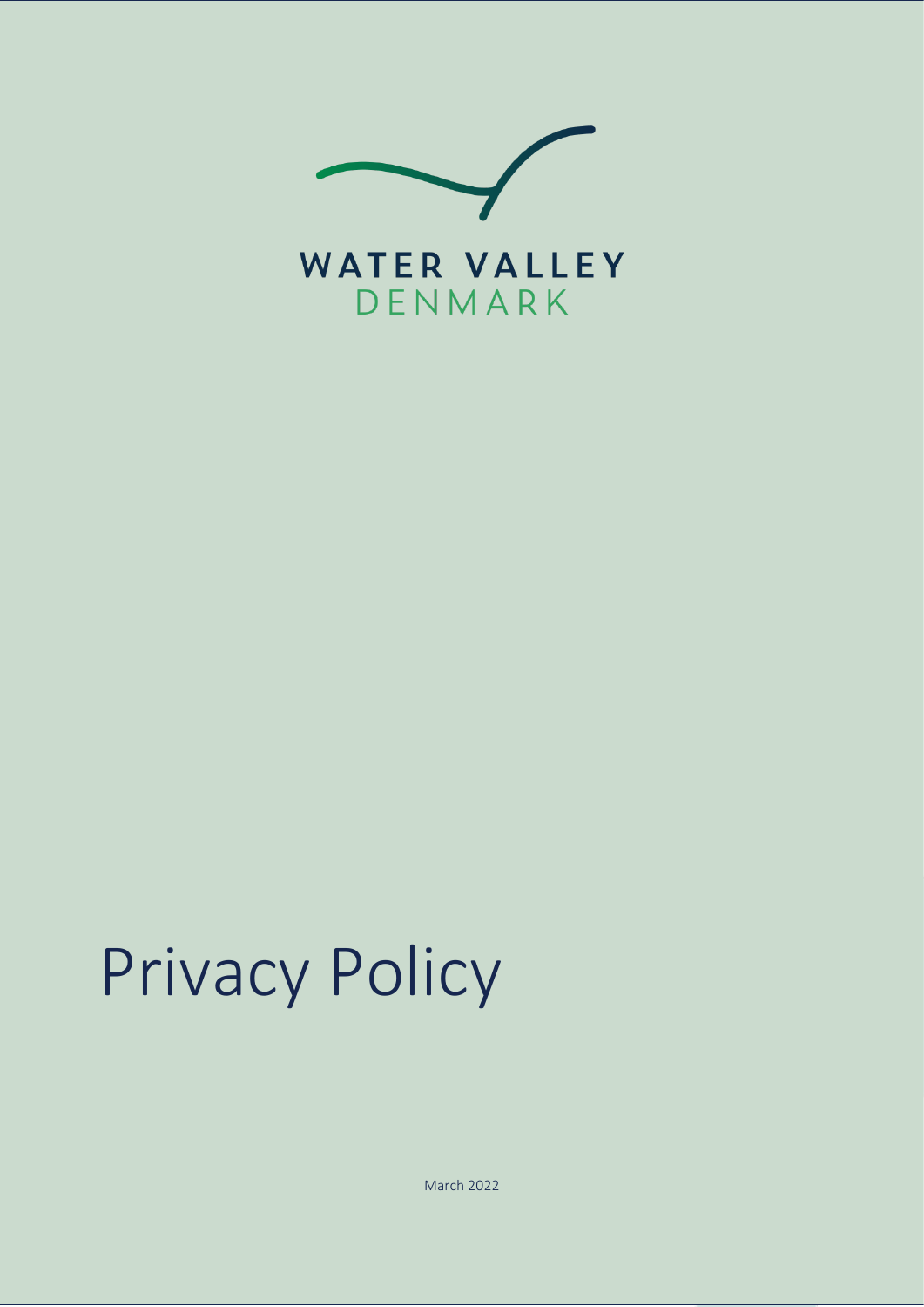

## Privacy Policy

It is Water Valley Denmark's aim to protect your personal information.

Our privacy policy describes how Water Valley Denmark handles personal information collected and processed on Water Valley Denmark's website and in connection with the sending of e-mails, newsletters etc.

### What is personal information?

Personal information covers all information that can be used to identify a person, such as a name, address, e-mail, or other contact information, regardless of whether it relates to the person's private residence or workplace. Generally, you may use the Website without telling us who you are or otherwise providing personal information about yourself.

#### How does Water Valley Denmark collect personal information?

In addition to the information that you enter in connection with subscribing to the newsletter, Water Valley Denmark may collect personal information about you in various ways, including:

- When using cookies on the website
- By you providing information yourself, for example by answering a questionnaire or filling out a form on the website
- By registering for events via the website
- When using social media, such as LinkedIn, in connection with Water Valley Denmark's services, events, and/or publicity, tagging, or other kinds of marketing or communication with Water Valley Denmark.

Water Valley Denmark may, among other things, collect the following personal information:

- Name, identification, organization, and contact information (address, telephone number, e-mail address)
- IP address, information about the operating system of your computer or mobile device and the selected browser;
- Online activities on the website;
- Your inquiries, answers to questionnaires or other forms, and other communication with Water Valley Denmark;
- Information about you from social media, such as LinkedIn

Water Valley Denmark does not process personally sensitive information about you.

#### What does Water Valley Denmark use the personal information for?

Water Valley Denmark uses the information to support the work of the association and to make it relevant for you and other users. We also use the information to be able to provide our services to you (for example when you register for an event).

#### What is the legal basis for Water Valley Denmark to process your personal data?

Our legal basis for processing your personal data is partly the fulfillment of contractual relationships or obligations towards you (Article 6 (1) (b) of the Data Protection Regulation) and a balance of